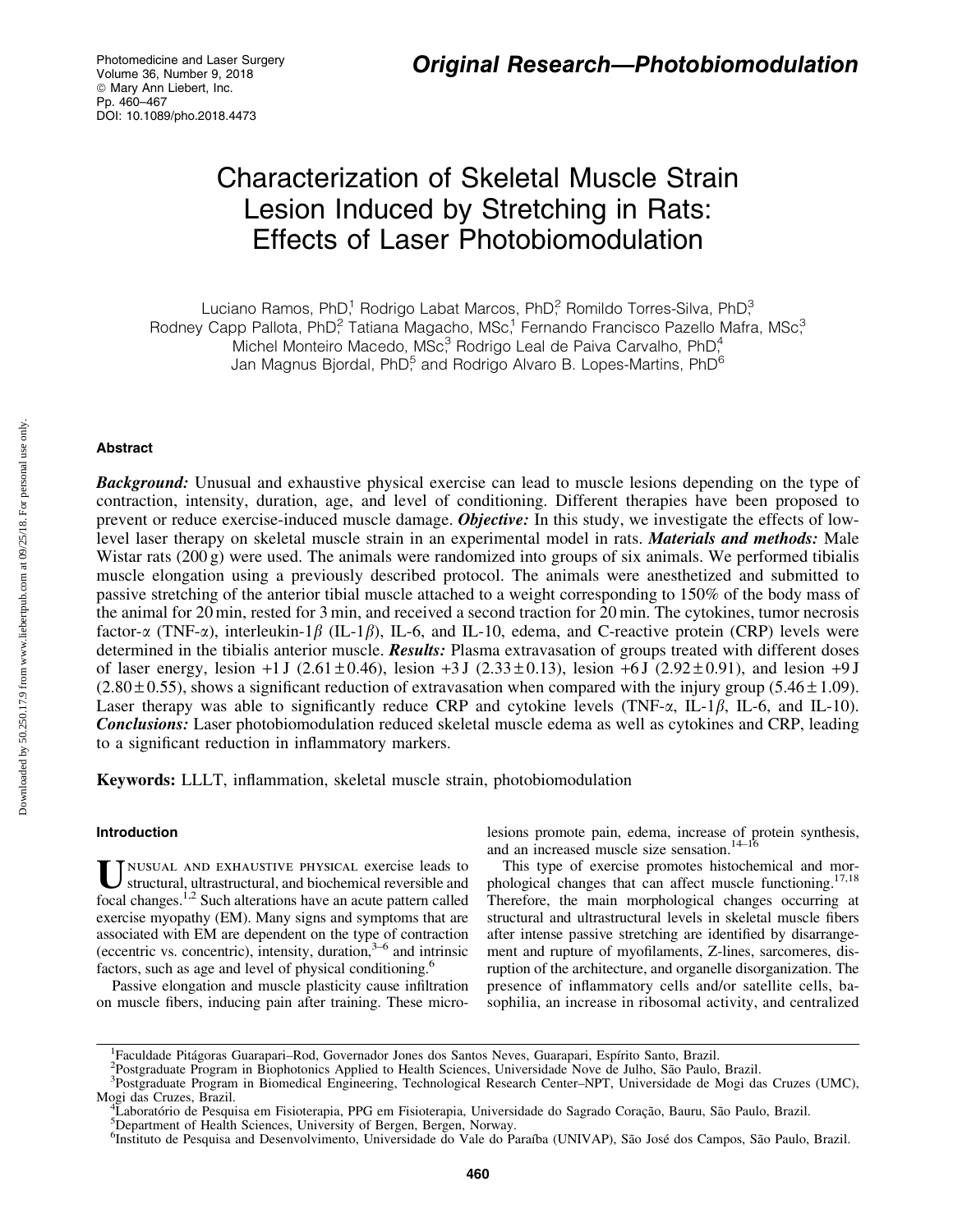nuclei with prominent nucleoli, characterizing protein synthesis and hypercontraction of myofilaments, indicates calcium accumulation.<sup>19</sup> Triggers of muscle injury are promoted by excessive influx of calcium, which is generated by the sarcoplasm damage of fiber. This process causes tissue degeneration, which leads to loss of homeostasis and calciumdependent proteolysis.<sup>20,21</sup>

After injury, immune cells are recruited to the tissue. Neutrophils, monocytes, and lymphocytes are recruited to the inflammatory site by prostaglandins. Tumor necrosis factor- $\alpha$  (TNF- $\alpha$ ) and interleukin (IL-1 $\beta$  and IL-6) signaling produce proteolytic enzymes that promote tissue regeneration. Injured muscle fiber is removed by neutrophils by the activated nicotinamide adenine dinucleotide phosphate oxidase enzyme (NADPH oxidase) system and the release of proteolytic enzymes from their intracellular granules. Without being specific, normal adjacent cells to the injured site can be damaged. $22,23$ 

Initially, the proinflammatory cytokines, TNF- $\alpha$  and IL-1 $\beta$ , are synthesized, which stimulate IL-6 synthesis. IL-6 plays the role of the primary mediator of the acute phase reaction, stimulating hepatic production of acute phase proteins such as C-reactive protein (CRP) and protease inhibitors (such as the  $\alpha$ -1 protease inhibitor). The acute phase response restores depleted or damaged proteins and still reverses the damaging effects of the initial inflammatory response, so from this angle, IL-6 plays a more restorative rather than a proinflammatory role and further stimulates the pituitary gland to release the adrenocorticotropic hormone, increasing the release of cortisol from the adrenal cortex.<sup>22,24</sup>

Muscle injury can be indirectly measured, especially in humans, using aspecific protocols. The significant decrease in the maximum voluntary isometric force, $7^{-10}$  a significant increase in muscle discomfort, <sup>11,12</sup> and IL-1 $\beta$ , IL-6, lactate dehydrogenase, and glutamic oxaloacetic transaminase $^{13}$  are indirect markers of muscle injury. The levels of these cytokines are elevated when acute muscle injury occurs; however, there is no quantitative relationship between these markers and injury. For muscle injury, different types of pharmacological and nonpharmacological therapies have been proposed with the aim of preventing or at least minimizing the deleterious results of muscle injury. Anti-inflammatory drugs, nutritional supplements (such as creatine and arginine), cryotherapy, massage therapy, electrotherapy, and laser photobiomodulation are some of the proposed therapies.

In this study, we investigate the effects of laser photobiomodulation on skeletal muscle strain in an experimental model in rats. Very few articles have investigated the effects of laser therapy on skeletal muscle injury, especially considering stretching injuries. The hypothesis of the present study is that low-level laser therapy (LLLT) operating in the near-infrared (810 nm) region has anti-inflammatory action and is capable of accelerating the skeletal muscle recovery process after acute injury induced by stretching.

#### Materials and methods

#### Animals

Two hundred ten male Wistar rats weighing around 200 g were obtained from the central laboratory of the Institute of Biomedical Sciences of the University of São Paulo (USP). The animals were kept under standard conditions of tem-

perature (22°C–24°C), relative humidity (40–60%), 12-h light–12-h dark cycle, and with water and feed *ad libitum*. Rats were randomized and divided into groups of six animals. The experimental protocols were approved by the Ethics Committee on Animal Experimentation of the Institute of Biomedical Sciences of the University of São Paulo (ICB\_USP) ( $n^{\circ}$  115, 37:2 from June 17th of 2010).

#### Muscle injury model by passive elongation

We performed tibialis muscle elongation adapted from Nikolaou et al.'s<sup>25</sup> protocol described previously. For this procedure, the animals were anesthetized with a mixture of ketamine: xylazine (80:16 mg/kg; König, Avellaneda, Argentina) intraperitoneally (i.p) before being submitted to the passive stretching protocol of the anterior tibial muscle.

Stretching was performed without surgical exposure of the muscle to avoid recruitment of inflammatory cells and other histopathological changes. After weighing the animal, it was positioned, in dorsal decubitus, on a cork attached to the stretching system. The right hind limb was firmly fastened with a line that passed through a pulley and was attached to a weight corresponding to 150% of the body mass of the animal. This line was fixed on the back of the animal's paw, performing a plantar flexion, stretching the anterior tibial muscle of the right hind paw. The protocol was performed only once and the animal received traction for 20 min, rested for 3 min, and received a second traction for 20 min.

#### Biochemical analysis

Evans blue extravasation. Determination of Evans extravasation as a marker of vascular permeability alteration in rat tibial muscle was performed according to Moitra.<sup>26</sup> A 2.5% solution of Evans blue (MERCK article 3169) was prepared in saline solution and subsequently filtered through a sterilizing membrane  $(0.22 \mu m; \text{MILLIPORE}).$ 

After anesthesia with ketamine and xylazine, the animals received the Evans blue dye (25 mg/kg, intravenous) 1 h before being sacrificed. After the animals were sacrificed with an anesthetic overdose, the muscle was collected, weighed, and subsequently stored for 24h at 37°C in a glass tube with a solution of formamide (MERCK article 9684.1000, 5 mL/g) to extract the Evans blue from the samples of muscle.

Then, the tubes were shaken for 15 sec and finally  $200 \mu L$ of the dye extracted by formamide was transferred to 96-well microplates for enzyme-linked immunosorbent assay (ELISA; Spectra Max plus 384) at 620 nm, when the formamide solution was used as a blank. The readings were interpolated on a standard dye curve (concentrations between 1000 and 9  $\mu$ M). Sample concentrations were calculated in nanograms of Evans blue per milligram of muscle tissue.

#### C-reactive protein

Latex CRP was determined according to the commercial kit from Wiener Lab (Argentina) as described by Singer et al.<sup>27</sup> It is a qualitative and semiquantitative slide agglutination test for rapid determination of CRP, in diluted serum samples, by reaction with specific antibodies absorbed on an inert latex carrier. If a sample has CRP, it reacts with the latex suspension and visible agglutination is formed in 2 min.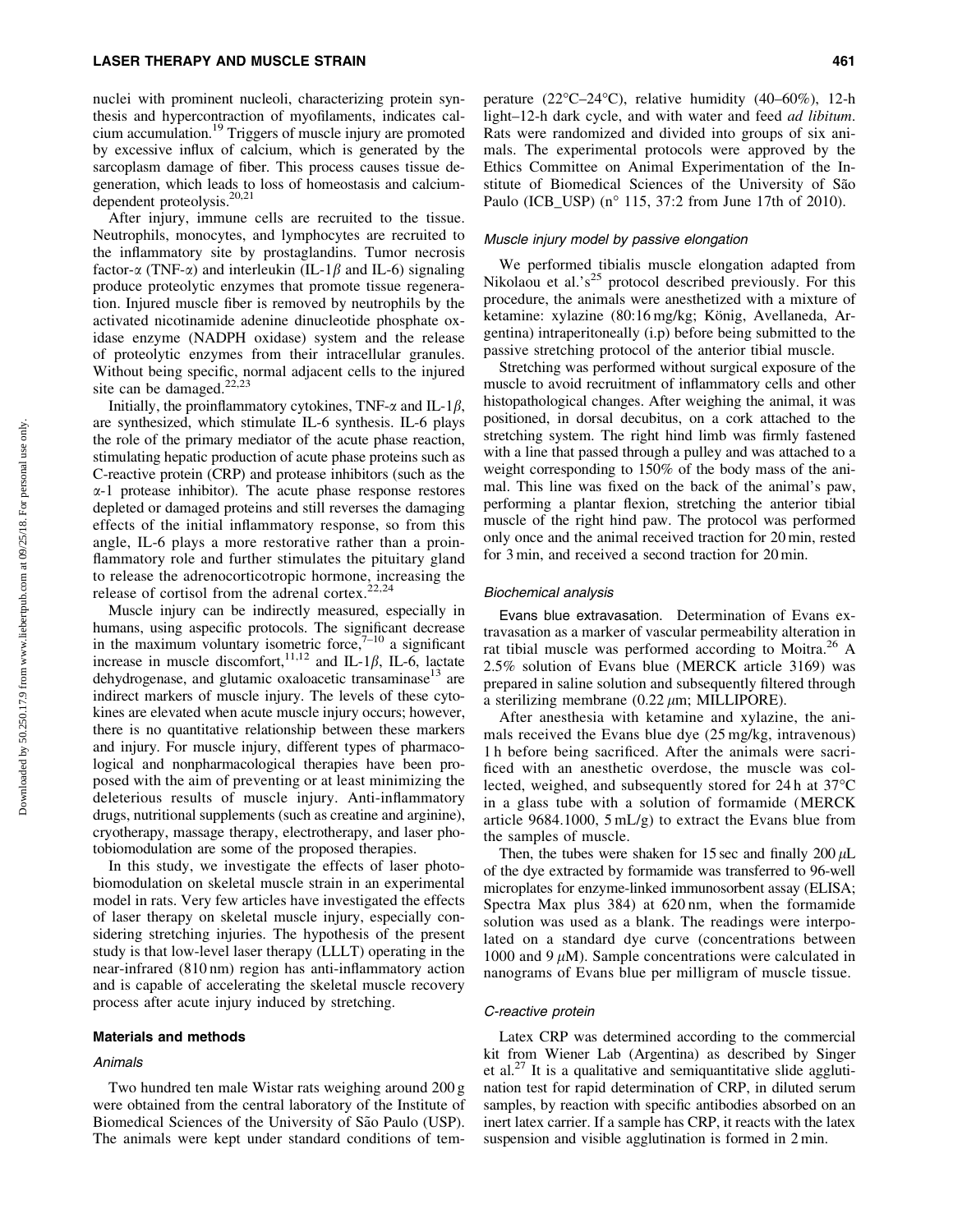For semiquantitative determinations, the serum samples were diluted progressively with saline (1:2, 1:4, 1:8, and 1:16, etc). The last positive (agglutination) dilution was used to calculate the PCR concentration in the sample. The approximate concentration of CRP in the sample was calculated with the following formula: CRP  $(mg/dL) =$  titer  $\times$  reaction sensitivity (6 mg dL), where titer is the inverse of the maximum dilution in which macroscopically visible agglutination was produced.

#### Evaluation of cytokine levels in skeletal muscle

The cytokines, TNF- $\alpha$ , IL-1 $\beta$ , IL-6, and IL-10, in the tibialis anterior samples were evaluated by the ELISA following commercial kit instructions (R & D System). The reading was carried out using a SpectraMax Plus 384 spectrophotometer (Sunnyvale, CA) at a wavelength of 450 nm with correction at 570 nm. The sample concentrations were calculated from standard curves obtained with the recombinant cytokines. The detection limit for IL-1 $\beta$ , IL-10, and TNF-a was 1.95 pg/mL, whereas for IL-6, it was 15.6 pg/mL.

#### Experimental groups of edema development

Characterization of the time curve related to the muscle injury induced by passive elongation using the Evans blue dye to determine plasma extravasation in the tibialis anterior muscle of Wistar rats:

- Group 1: Control—Healthy;
- Group 2: Preinjury—Evans blue was administered 1 h before passive stretching and sacrificed immediately after the lesion;
- Group 3: Injury 1 h—Evans blue was injected immediately after the lesion and sacrificed after 1 h;
- Group 4: Injury 3 h—Evans blue was injected 1 h before sacrifice and sacrificed 3h after the passive stretching protocol;
- Group 5: Injury 6 h—Evans blue was injected 1 h before sacrifice and sacrificed 6h after the passive stretching protocol;
- Group 6: Injury 12 h—Evans blue was injected 1 h before sacrifice and sacrificed 12 h after the passive stretching protocol;
- Group 7: Injury 24 h—Evans blue was injected 1 h before sacrifice and sacrificed 24 h after the passive stretching protocol.

#### Experimental groups of treatments

To compare the effects of different treatments, the following groups were used:

Control group: Healthy animals

Control +3 J: Healthy animals irradiated with 3 J of laser energy

Injury: Animals submitted to the stretching protocol

- Diclofenac: Animals submitted to the stretching protocol and treated with sodium diclofenac, 1 mg/Kg
- Laser 1 J: Animals submitted to the stretching protocol and treated with 1 J of laser energy
- Laser 3 J: Animals submitted to the stretching protocol and treated with 3 J of laser energy
- Laser 6 J: Animals submitted to the stretching protocol and treated with 6 J of laser energy
- Laser 9 J: Animals submitted to the stretching protocol and treated with 9 J of laser energy

#### Low-intensity laser therapy

A Theralase ( $DMC^{\circledast}$ ) with 100 mW potency was used, operating at the wavelength of 810 nm, at 1, 3, 6, and 9 J of total energy. For energy delivery, irradiations were performed for 10, 30, 60, and 90 sec consecutively. The laser spot size was  $0.028 \text{ cm}^2$  that resulted in a fluence of 35.7, 107.14, 214.28, and 321.42 J/cm<sup>2</sup> and power density of 3.57 W/cm<sup>2</sup>.

#### Statistical analysis

The results are expressed as mean  $\pm$  SEM and submitted to unpaired Student *t*-test or analysis of variance, followed by the Student–Newman–Keuls test for multiple comparisons. Values of *p* < 0.05 were considered statistically significant.

#### **Results**

#### Characterization of the time course of edema formation in the skeletal muscle after injury

Figure 1A shows Evans blue extravasation in the anterior tibial muscle of rats after the passive stretching protocol at different times. We observed a statistically significant extravasation of Evans blue in the lesion group at 6 h ( $6.87 \pm 1.47$  ng/mL) compared with the control group  $(3.63 \pm 0.50 \text{ ng/mL})$ . Figure 1B shows Evans blue plasma extravasation in the anterior tibial muscle in rats in the different groups (control, control +3 J laser, injury, injury + diclofenac, injury + laser 1 J, injury + laser 3 J, injury + laser 6 J, and injury + laser 9 J) within 6 h after the passive stretching protocol. We observed a statistically significant increase in extravasation of the lesion group  $(5.46 \pm 1.09 \text{ ng/m})$ mL) when compared with the control group  $(2.73 \pm 0.43 \text{ ng/m})$ mL) ( $p < 0.05$ ).

Plasma extravasation of the groups treated with different doses of laser energy, lesion +1 J  $(2.61 \pm 0.46 \text{ ng/mL})$ , lesion  $+3 J$  (2.33  $\pm$  0.13 ng/mL), lesion  $+6 J$  (2.92  $\pm$  0.91 ng/mL), and lesion  $+9$  J (2.80  $\pm$  0.55 ng/mL), shows a significant reduction of extravasation when compared with the injury group  $(5.46 \pm 1.09 \text{ ng/mL})$  ( $p < 0.05$ ).

Characterization of the time curve of the levels of CRP related to muscle injury induced by passive elongation using the Evans blue dye to determine plasma extravasation in the tibialis anterior muscle of Wistar rats and analysis of levels of CRP after injury and treatment with diclofenac and LLLT

Figure 2A shows levels of CRP in the plasma of rats, on a time curve, after the passive elongation protocol at different times. We observed a significant increase in the 6-h injury group  $(1382.4 \pm 153.60 \text{ ng/dL})$  ( $p < 0.001$ ) and injury 12 h  $(883.20 \pm 282.18 \text{ ng/dL})$  ( $p < 0.01$ ) and injury 24 h  $(640.00 \pm 80.954 \text{ ng/dL})$  ( $p < 0.01$ ) groups when compared with the control group (not detected). When compared with the injured groups, a significant increase in CRP levels was observed in the 6-h injury group  $(1382.4 \pm 153.60 \text{ ng/dL})$  when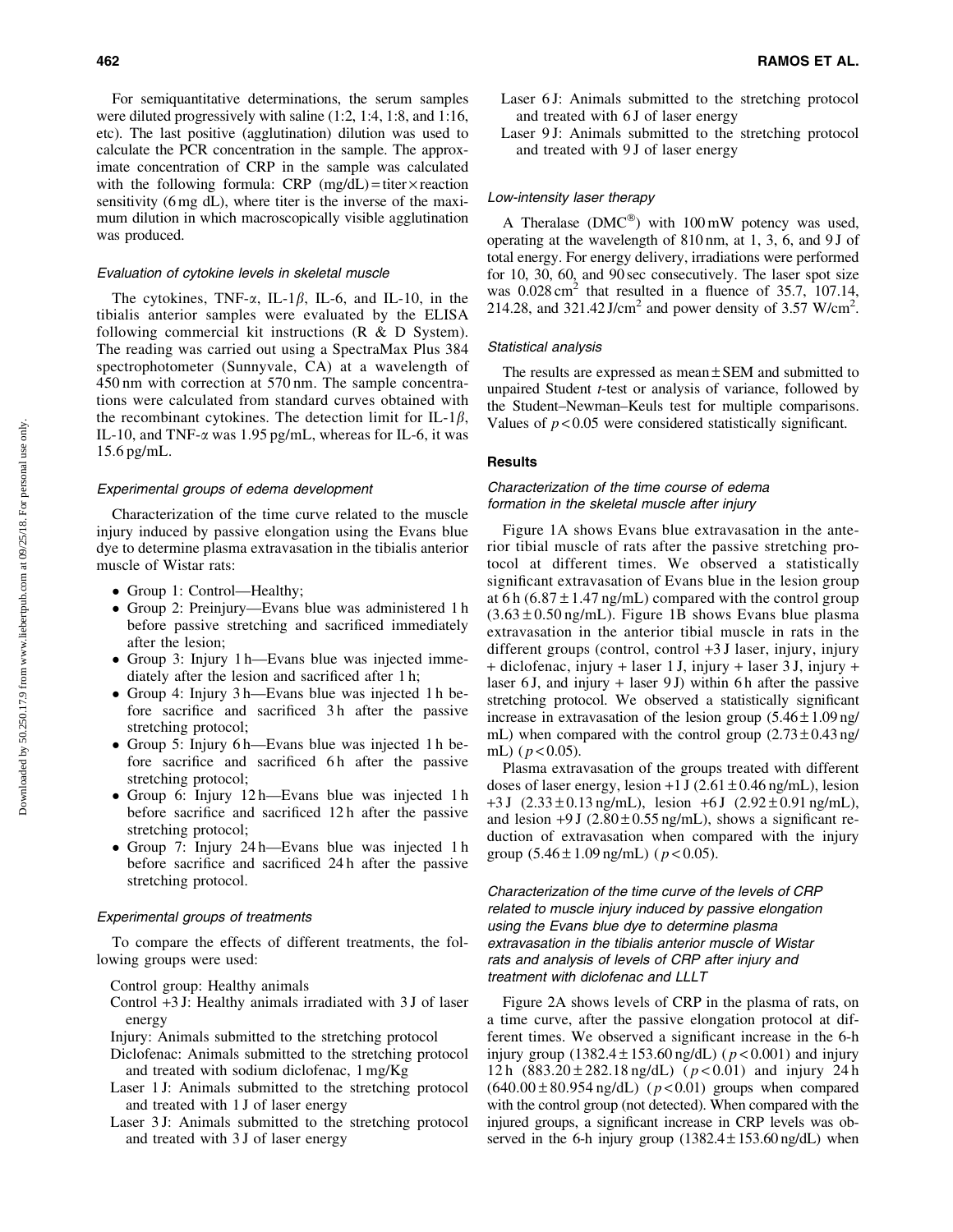



compared with the groups of 12-h  $(883.20 \pm 282.18 \text{ ng/dL})$  $(p<0.05)$  and 24-h  $(640.00 \pm 80.954 \text{ ng/dL}) (p<0.01)$  lesions. To understand the kinetics of injury, we performed the evaluation of CRP at two different times (Fig. 2B). Figure 2B shows plasma CRP levels in the different groups (control,

control +3 J laser, lesion + diclofenac, injury, lesion + laser 1 J, lesion + laser 3 J, lesion + laser 6 J, and lesion + laser 9 J) 6 h after the passive stretching protocol. We observed a significant increase in CRP levels when we compared the lesion group  $(1382.4 \pm 153.6 \text{ ng/dL})$  with the control (undetected)

FIG. 2. (A) Characterization of CRP plasma levels of Wistar rats after the passive stretching protocol at different times. The data represent the mean $\pm$  SEM,  $n=5$ . (ANOVA, followed by the Student–Newman–Keuls test, \*\*\**p* < 0.001 and \*\**p* < 0.01 vs. **CONT**,  $^{4}p < 0.05$  and  $p < 0.01$  vs. injury 6 h); (B) Levels of CRP in the plasma of Wistar rats 6h after the passive stretching protocol. The data represent mean  $\pm$  SEM,  $n=6$ . (ANO-VA, followed by the Student– Newman–Keuls test, \*\*\**p* < 0.01 vs.<br>CONT and CONT +3 J,  $^{***}p$  < 0.01 vs. INJURY). ANOVA, analysis of variance; CONT, control; CRP, C-reactive protein; DICL, diclofenac.

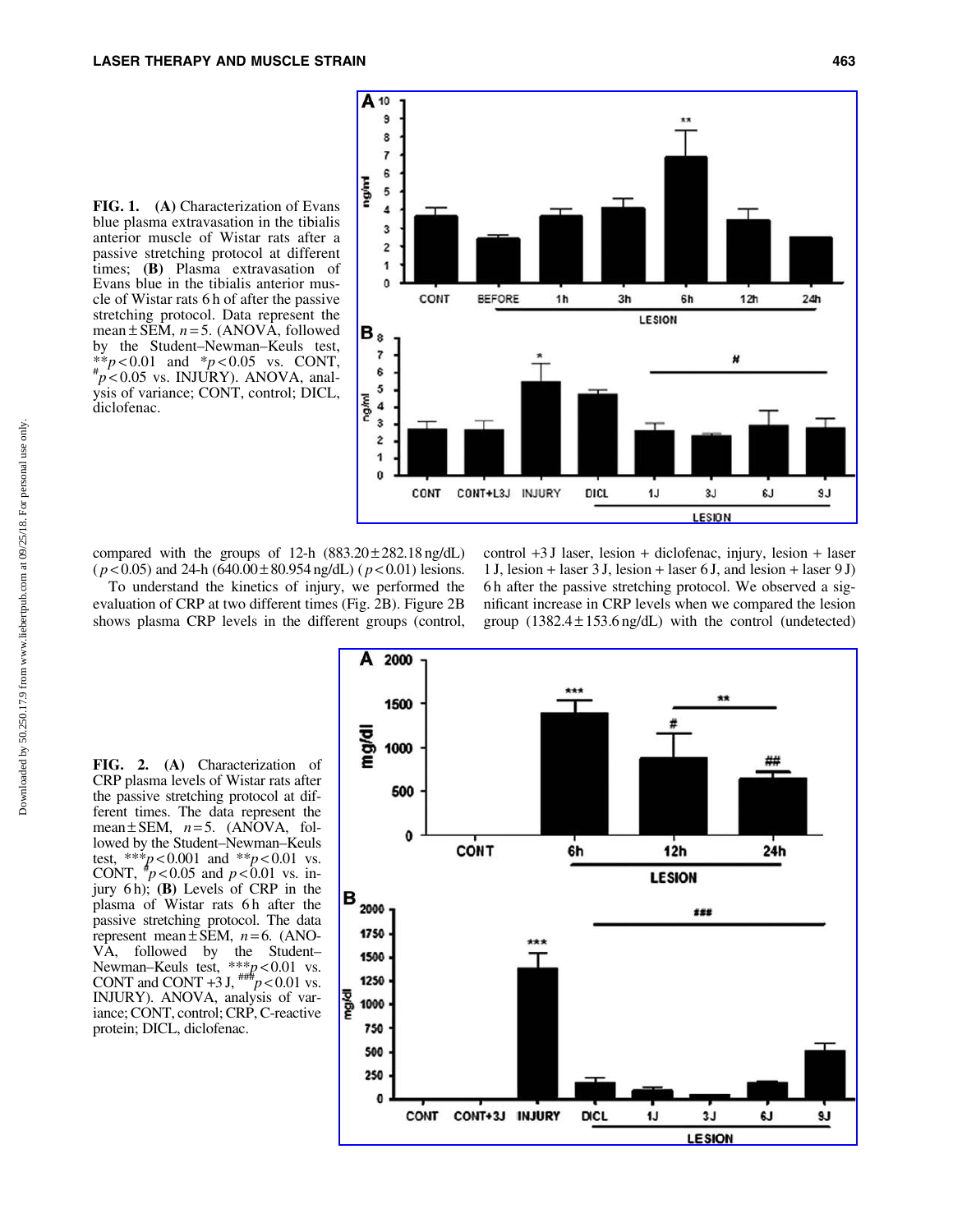and control  $+3$  J (undetected) groups ( $p < 0.01$ ). When we compared the lesion + diclofenac  $(176.0 \pm 50.5 \text{ ng/dL})$ , lesion  $+1$  J (96.0  $\pm$  30.3 ng/dL), lesion  $+3$  J (44.0  $\pm$  4.0 ng/dL), lesion  $+6$  J (172.8  $\pm$  19.2 ng/dL), and lesion  $+9$  J (512.0  $\pm$  80.9 ng/dL) groups with the lesion group  $(1382.4 \pm 153.6 \text{ ng/dL})$ , we observed a significant reduction in CRP levels  $(p<0.01)$  in all of these groups.

## Analysis of cytokine levels, TNF- $\alpha$ , IL-1 $\beta$ , IL-6, and IL-10, in the anterior tibial muscle of rats 12 h after the passive elongation protocol, treated with diclofenac and low-power laser therapy

Figure 3A shows the levels of TNF- $\alpha$  in the anterior tibial muscle of rats in the different groups (control, control +3 J laser, lesion + diclofenac, injury, lesion + laser 1 J, lesion + laser 3 J, lesion + laser 6 J, and lesion + laser 9 J) 12 h after the passive stretching protocol. We observed a statistically significant increase in  $TNF-\alpha$  levels when we compared the lesion group  $(846.60 \pm 34.256 \text{ pg/g})$  with the control  $(187.20 \pm 39.047 \text{ pg/g})$  and control  $+3$  J  $(246.25 \pm$ 58.652 pg/g) ( $p < 0.001$ ) groups. When we compared the lesion + diclofenac (99.200 $\pm$ 32.146 pg/g), lesion +1 J (106.00 $\pm$ 24.389 pg/g), lesion  $+3 J$  (193.00  $\pm$  51.143 pg/g), lesion  $+6 J$  $(167.20 \pm 33.343 \text{ pg/g})$ , and lesion +9 J  $(158.50 \pm 25.198 \text{ pg/g})$ groups with the lesion group  $(846.60 \pm 34.256 \text{ pg/g})$ , we observed a statistically significant reduction in  $TNF-\alpha$  levels in all these groups  $(p < 0.001)$ .

IL-1 $\beta$  increases (Fig. 3B) when comparing the lesion group  $(4233.8 \pm 140.64 \text{ pg/g})$  with the control  $(1191.8 \pm 202.12 \text{ pg/g})$ and control  $+3$  J (1288.0  $\pm$  158.59 pg/g) ( $p$  < 0.001) groups. All groups with lesions treated with diclofenac  $(1055.6 \pm 100)$   $142.80 \text{ pg/g}$ , 1 J (708.40 ± 173.66 pg/g), 3 J (1034.0 ± 243.89 pg/g),  $6 J (949.00 \pm 182.53 \text{ pg/g})$ , and  $9 J (979.20 \pm 94.445 \text{ pg/g})$ had a significant decrease in IL-1 $\beta$  levels ( $p < 0.001$ ) compared with the lesion group  $(4233.8 \pm 140.64 \text{ pg/g}).$ 

A significant increase in IL-6 levels (Fig. 3C) was found when comparing the lesion group  $(1329.3 \pm 112.46 \text{ pg/g})$ with the control  $(351.67 \pm 23.253 \text{ pg/g})$  and control  $+3 \text{ J}$  $(439.33 \pm 55.659 \text{ pg/g})$  ( $p < 0.001$ ) groups. All treated groups, lesion + diclofenac  $(828.50 \pm 226.24 \text{ pg/g})$ , lesion +1 J  $(390.50 \pm 68.921 \text{ pg/g})$ ,  $+3 \text{ J}$   $(324.50 \pm 12.168 \text{ pg/g})$ , lesion  $+6 \text{ J}$  $(348.57 \pm 29.661 \text{ pg/g})$ , and lesion +9 J  $(401.00 \pm 27.492 \text{ pg/g})$ , demonstrated reduced levels of IL-6 ( *p* < 0.001) when compared with the group  $(1329.3 \pm 112.46 \text{ pg/g}).$ 

The levels of IL-10 increased (Fig. 3D) in the lesion group  $(2753.0 \pm 351.37 \text{ pg/g})$  compared with the control  $(429.75 \pm 132.44 \text{ pg/g})$  and control +3 J  $(366.25 \pm 189.94 \text{ pg/g})$  $(p<0.001)$  groups. All treated groups, lesion + diclofenac  $(231.40 \pm 77.024 \text{ pg/g})$ , lesion +1 J  $(317.75 \pm 94.204 \text{ pg/g})$ , lesion  $+3$  J (600.60  $\pm$  179.13 pg/g), lesion  $+6$  J (303.40  $\pm$ 60.024 pg/g), and lesion  $+9$  J (447.00  $\pm$  127.24 pg/g), had a statistically significant reduction in IL-10 cytokine levels  $(p < 0.001)$ .

#### **Discussion**

In this work, we evaluated the effects of infrared laser irradiation on skeletal muscle injury, using muscle stretching of the rat tibial muscle.

The skeletal striated muscle is the one with greatest biological plasticity and the greatest capacity for remodeling in response to stimuli such as physical activity. In addition, it is also most affected by trauma from sports and daily activities.



FIG. 3. Cytokine levels in the anterior tibial muscle of Wistar rats 12 h after the passive stretching protocol. (A) TNF-a levels,  $(B)$  IL-1b levels,  $(C)$  IL 6 levels, and  $(D)$  IL 10 levels. The data represent the mean  $\pm$  SEM,  $n=5$ . (ANOVA, followed by the Student–Newman–Keuls test, \*\*\**p* < 0.001 vs. CONT and CONT +3 J,  $^{\text{mm}}p$  < 0.001 vs. INJURY). ANOVA, analysis of variance; CONT, control; DICL, diclofenac.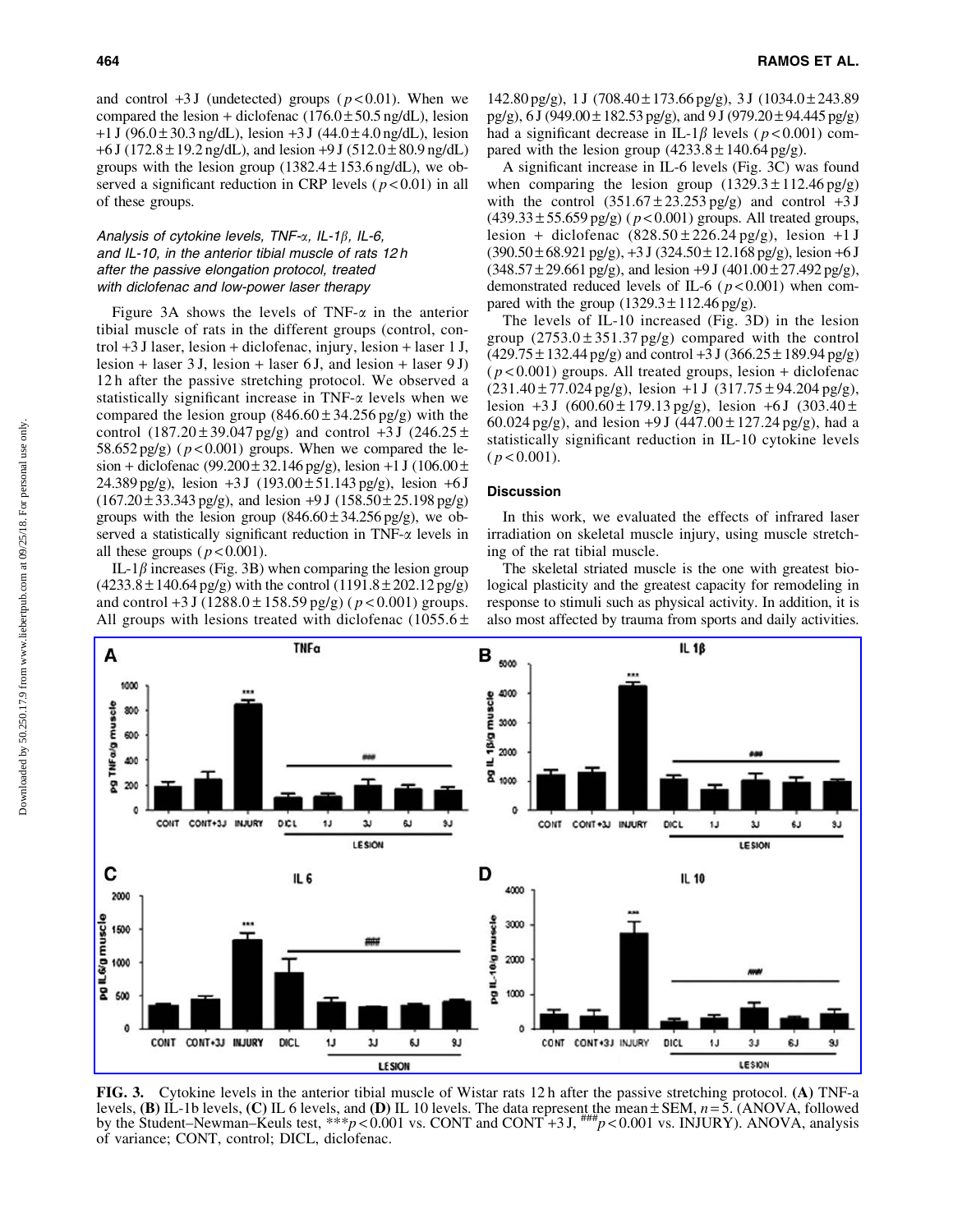Muscle lesions often need a long time of immobilization and use anti-inflammatory drugs, which frequently can lead to deleterious effects for the muscles such as increases in collagen fibers as well as a decrease in muscle fibers, contributing to changes in muscle biomechanical properties.<sup>28</sup>

In this study, we aimed to induce an acute inflammatory process with similar characteristics to those observed in humans, using the muscle stretching protocol. With the Evans blue extravasation method, we could evaluate the effects of laser photobiomodulation on vascular permeability changes due to the lesion. These changes usually occur due to the initial release of substances such as histamine, serotonin, and bradykinin, causing an arteriolar dilation as the main action for induction of vascular permeability increase and allowing extravasation of protein macromolecules from the plasma to the interstitium.<sup>29</sup> The edematogenic activity of these mediators may be enhanced by the concomitant action of prostaglandins.<sup>30</sup> However, extravasation is important during the inflammatory process.31 In addition, albumin extravasation into tissues is not significant under normal physiological conditions. In this experimental model, the Evans blue dye, combined with albumin, undergoes displacement of the intravascular space toward the extravascular space and accumulates in the interstitial space. Further, we observed protein extravasation, and the maximum peak in the injured muscle occurred in the 6-h period (Fig. 1).

In this study, we treated the groups with laser radiation at 1, 3, 6, and 9 J of energy. In parallel, one group was treated with diclofenac at a dose of 1 mg/kg IM (milligram per kilogram intramuscularly), and the results were evaluated 6 h after induction of the lesion. In injury, the tibial muscle reacts by increasing its vascular permeability and releasing various proinflammatory substances. The major cytokines that appear to be involved in these conditions are interleukin-1 (IL-1), TNF- $\alpha$ , and interleukin-6 (IL-6).<sup>22,24</sup>

According to Ivandic, $32$  the laser radiation with wavelength of 810 nm was effective in increasing the microcirculatory arterial and capillary flow, being able to act in acute or chronic algic processes and acute or chronic inflammations. Another study by Yousefi-Nooraie<sup>33</sup> and Schindl et al.<sup>34</sup> reported the action of low-level laser on exudate reabsorption, elimination of allergic substances, reduction in prostaglandin synthesis, alteration in serotonin metabolism, stimulation of microcirculation, and restoration of normal venous and arteriolar permeability. The results of protein extravasation corroborate with the others studies since a reduction of this extravasation was observed at baseline in the laser-treated groups at 1, 3, 6, and 9 J of energy, 6 h after the injury. These results show an antidematogenic activity, possibly interfering in the synthesis of prostaglandins, determining the reduction in changes provided by the inflammation, and also helping in resorption of the exudate.

Considering the role of proinflammatory cytokines in the release of prostaglandins, it is possible that the antiinflammatory effect observed by laser irradiation results from inhibition of TNF-a, which was observed in the present study. Laser irradiation promoted a reduction of  $TNF-\alpha$  levels in all treated groups. This effect has been previously described in different experimental models.<sup>35,36</sup>

TNF- $\alpha$  is a soluble protein called monokine secreted by macrophages and activated by several types of stimuli, including bacterial products, affecting many pathological processes. $37$  TNF- $\alpha$  promotes several biological activities, including proliferation, differentiation, and cell death (apoptosis),<sup>38,39</sup> which stimulate the production of collagenases and increase expression of adhesion molecules required for leukocyte extravasation and inflammation.

Albertini et al.<sup>40</sup> demonstrated the reduction of  $30-40\%$ in TNF- $\alpha$ , IL-1 $\beta$ , and IL-6 mRNA 3 h after laser irradiation in carrageenan-treated rat subplantar muscle. These results demonstrated that laser photobiomodulation results in an anti-inflammatory action that possibly modulates transcription factors linked to the expression of COX-2 mRNA and proinflammatory cytokines. Aimbire et al.<sup>36</sup> administered LLLT in rabbit antiserum ovalbumin (BSA)-induced airway hyper-reactivity models and showed reduced expression of TNF- $\alpha$  levels in the bronchoalveolar lavage after irradiation.

Our results corroborated with the literature when we observed elevated levels of the cytokines, TNF- $\alpha$ , IL-1 $\beta$ , IL-6, and IL-10, in the lesion induced by passive elongation, where, after the increase of  $TNF-\alpha$ , there was an expressive elevation in levels of IL-1 $\beta$ , indicating muscle injury. With the increase of IL-6, we can infer that there was a sequential release of IL-10 to control the inflammatory reaction.<sup>22,24</sup>

In our study, we observed that laser irradiation was able to modulate the production of TNF-a to the basal level. TNF- $\alpha$  influences vascular permeability, providing extravasation of muscle injury markers such as the enzyme creatine kinase (CK). Through the obtained data, since muscle strain produces mechanical stress resulting in plasma extravasation and local edema and release of chemical mediators such as TNF-a and CK, laser photobiomodulation seems to inhibit or reduce vascular permeability and the inflammatory cascade.<sup>41,42</sup>

Laser irradiation was also able to inhibit production of IL- $1-\beta$ . This fact is crucial for the course of the injury since it suggests a decrease of pain and muscle discomfort and is directly related to the degree of injury. We show that laser photobiomodulation reduced the grade of the lesion in all the energy levels used.<sup>43</sup>

IL-6 is an intercellular signaling molecule associated with the control and coordination of immune responses and is secreted by macrophages and lymphocytes in response to injury or infection. Increases in IL-6 production may interfere in cell migration and the muscle pain process. In this study, we observed inhibition of IL-6 production in lasertreated groups, which corroborates with inhibition of the inflammatory response.<sup>44</sup>

Once IL-6 is released, it will lead to the synthesis of acute inflammatory phase proteins such as CRP.<sup>44,22,45</sup> Determination of the plasma concentration of this protein is a good marker to evaluate the presence, extent, and activity of the inflammatory process as well as monitor the evolution and therapeutic response.

CRP can be found in many clinical situations such as rheumatic and cardiovascular diseases, infections, neoplasias, diabetes mellitus, obesity, periodontal disease, chronic obstructive pulmonary disease, smoking, and other diseases related to acute systemic inflammation and it represents a very important aspect in relation to its interaction with the complement system, which is one of the mechanisms of defense of the organism against foreign elements.<sup>46,47</sup> CRP represents an extremely sensitive indicator of acute inflammation, corroborating the present study. A significant increase was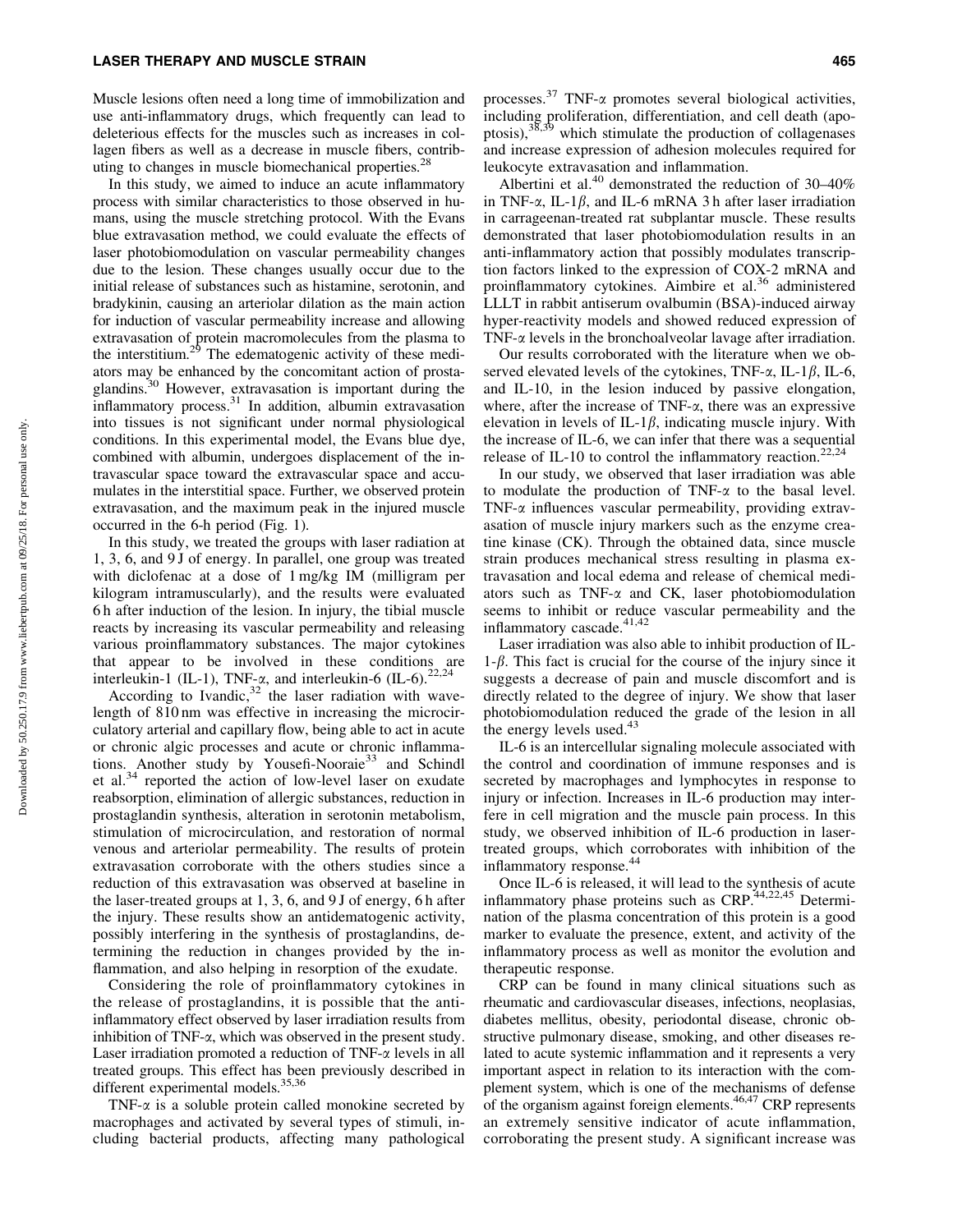observed in the injured group in the protocol of 6 and 12 h, characterizing an acute inflammatory picture. After treatment with diclofenac and laser radiation at 1, 3, 6, and 9 J, after both 6 and 12 h, a significant reduction of inflammation with decrease in levels of CRP was observed.

Taken together, our results demonstrate that LLLT (810 nm) was effective in reducing the inflammatory process and muscle damage induced by muscle stretching in rats, leading to a significant improvement in inflammatory markers. Interestingly, all doses of laser energy were able to significantly reduce the inflammatory markers in the skeletal muscle tissue. These results demonstrate the beneficial and therapeutic effects of LLLT in the experimental model of muscle injury induced by stretching in rats.

### Acknowledgments

L.R. would like to thank the CNPq for the PhD scholarship and R.A.B.L.M. would like to thank FAPESP for the financial support: Grants No. 2011/18330-1 and CEPID 2013/07276-1.

#### Author Disclosure Statement

No competing financial interests exist.

#### **References**

- 1. Xiong Y, Wu YC, Jin HZ, Gu YH. Randomized controlled trials on the influence and mechanism of manipulation on delayed onset muscle soreness after eccentric exercise. [Zhongguo Gu Shang](https://www.liebertpub.com/action/showLinks?doi=10.1089%2Fpho.2018.4473&pmid=19817197&citationId=p_33) 2009;22:669–673.
- 2. Roberts JM, Wilson K. Effect of stretching duration on active and passive range of motion in the lower extremity. [Br J Sports Med](https://www.liebertpub.com/action/showLinks?doi=10.1089%2Fpho.2018.4473&pmid=10450481&crossref=10.1136%2Fbjsm.33.4.259&citationId=p_34) 1999;33:259–263.
- 3. Philippou A, Maridaki M, Bogdanis G, Halapas A, Koutsilieris M. Changes in the mechanical properties of human quadriceps muscle after eccentric exercise. In [Vivo](https://www.liebertpub.com/action/showLinks?doi=10.1089%2Fpho.2018.4473&pmid=19779124&citationId=p_35) 2009; 23:859–865.
- 4. Duarte J. Cellular lesions of skeletal muscle induced by physical exercise. [Thesis]. Porto: Faculty of Sport Sciences and Physical Education in the University of Porto, 1993.
- 5. Magalhães P. Acute hematological alterations induced by different exhaustive and unusual physical exercise. Master Thesis–Faculty of Sport Sciences and Physical Education at the University of Porto, Porto, 2000.
- 6. Soares J, Duarte J. Exercise myopathy. Etiology, pathophysiology and prevention. Rev Port Med Desp 1989;7: 187–200.
- 7. MacIntyre DL, Reid WD, Lyster DM, Szasz IJ, McKenzie DC. Presence of WBC, decreased strength, and delayed soreness in muscle after eccentric exercise. J Appl Physiol (1985) 1996;80:1006–1013.
- 8. Newham DJ, McPhail G, Mills KR, Edwards RH. Ultrastructural changes after concentric and eccentric contrac-tions of human muscle. [J Neurol Sci](https://www.liebertpub.com/action/showLinks?doi=10.1089%2Fpho.2018.4473&pmid=6631446&crossref=10.1016%2F0022-510X%2883%2990058-8&citationId=p_40) 1983;61:109-122.
- 9. Nosaka K, Clarkson PM. Influence of previous concentric exercise on eccentric exercise-induced muscle damage. [J](https://www.liebertpub.com/action/showLinks?doi=10.1089%2Fpho.2018.4473&pmid=9386205&crossref=10.1080%2F026404197367119&citationId=p_41) [Sports Sci](https://www.liebertpub.com/action/showLinks?doi=10.1089%2Fpho.2018.4473&pmid=9386205&crossref=10.1080%2F026404197367119&citationId=p_41) 1997;15:477–483.
- 10. Buford TW, Cooke MB, Redd LL, Hudson GM, Shelmadine BD, Willoughby DS. Protease supplementation improves muscle function after eccentric exercise. [Med Sci](https://www.liebertpub.com/action/showLinks?doi=10.1089%2Fpho.2018.4473&pmid=19727022&crossref=10.1249%2FMSS.0b013e3181a518f0&citationId=p_42) [Sports Exerc](https://www.liebertpub.com/action/showLinks?doi=10.1089%2Fpho.2018.4473&pmid=19727022&crossref=10.1249%2FMSS.0b013e3181a518f0&citationId=p_42) 2009;41:1908–1914.
- 11. Appell HJ, Soares JM, Duarte JA. Exercise, muscle damage and fatigue. [Sports Med](https://www.liebertpub.com/action/showLinks?doi=10.1089%2Fpho.2018.4473&pmid=1561506&crossref=10.2165%2F00007256-199213020-00006&citationId=p_43) 1992;13:108–115.
- 12. Clarkson PM, Byrnes WC, McCormick KM, Turcotte LP, White JS. Muscle soreness and serum creatine kinase activity following isometric, eccentric, and concentric exercise. [Int J Sports Med](https://www.liebertpub.com/action/showLinks?doi=10.1089%2Fpho.2018.4473&pmid=3733311&crossref=10.1055%2Fs-2008-1025753&citationId=p_44) 1986;7:152–155.
- 13. Chen DB, Yang ZM, Hilsenrath R, Le SP, Harper MJ. Stimulation of prostaglandin (PG) F2 alpha and PGE2 release by tumour necrosis factor-alpha and interleukin-1 alpha in cultured human luteal phase endometrial cells. [Hum Reprod](https://www.liebertpub.com/action/showLinks?doi=10.1089%2Fpho.2018.4473&pmid=8567812&crossref=10.1093%2Foxfordjournals.humrep.a135790&citationId=p_45) 1995;10:2773–2780.
- 14. Warren GL, Hayes DA, Lowe DA, Armstrong RB. Mechanical factors in the initiation of eccentric contractioninduced injury in rat soleus muscle. [J Physiol](https://www.liebertpub.com/action/showLinks?doi=10.1089%2Fpho.2018.4473&pmid=8229813&crossref=10.1113%2Fjphysiol.1993.sp019645&citationId=p_46) 1993;464: 457–475.
- 15. LaRoche DP, Connolly DA. Effects of stretching on passive muscle tension and response to eccentric exercise. [Am](https://www.liebertpub.com/action/showLinks?doi=10.1089%2Fpho.2018.4473&pmid=16476913&crossref=10.1177%2F0363546505284238&citationId=p_47) [J Sports Med](https://www.liebertpub.com/action/showLinks?doi=10.1089%2Fpho.2018.4473&pmid=16476913&crossref=10.1177%2F0363546505284238&citationId=p_47) 2006;34:1000–1007.
- 16. Liu XG, Zhou YJ, Liu TC, Yuan JQ. Effects of low-level laser irradiation on rat skeletal muscle injury after eccentric exercise. [Photomed Laser Surg](https://www.liebertpub.com/action/showLinks?doi=10.1089%2Fpho.2018.4473&system=10.1089%2Fpho.2008.2443&citationId=p_48) 2009;27:863–869.
- 17. Teague BN, Schwane JA. Effect of intermittent eccentric contractions on symptoms of muscle microinjury. [Med Sci](https://www.liebertpub.com/action/showLinks?doi=10.1089%2Fpho.2018.4473&pmid=8531608&crossref=10.1249%2F00005768-199510000-00005&citationId=p_49) [Sports Exerc](https://www.liebertpub.com/action/showLinks?doi=10.1089%2Fpho.2018.4473&pmid=8531608&crossref=10.1249%2F00005768-199510000-00005&citationId=p_49) 1995;27:1378–1384.
- 18. Philippou A, Bogdanis G, Maridaki M, Halapas A, Sourla A, Koutsilieris M. Systemic cytokine response following exercise-induced muscle damage in humans. [Clin Chem](https://www.liebertpub.com/action/showLinks?doi=10.1089%2Fpho.2018.4473&pmid=19445648&crossref=10.1515%2FCCLM.2009.163&citationId=p_50) [Lab Med](https://www.liebertpub.com/action/showLinks?doi=10.1089%2Fpho.2018.4473&pmid=19445648&crossref=10.1515%2FCCLM.2009.163&citationId=p_50) 2009;47:777–782.
- 19. Garrett WE Jr. Muscle strain injuries. [Am J Sports Med](https://www.liebertpub.com/action/showLinks?doi=10.1089%2Fpho.2018.4473&crossref=10.1177%2F036354659602406S02&citationId=p_51) 1996;24(6 Suppl):S2–S8.
- 20. Chargé SB, Rudnicki MA. Cellular and molecular regulation of muscle regeneration. [Physiol Rev](https://www.liebertpub.com/action/showLinks?doi=10.1089%2Fpho.2018.4473&pmid=14715915&crossref=10.1152%2Fphysrev.00019.2003&citationId=p_52) 2004;84:209–238.
- 21. Buford TW, Cooke MB, Shelmadine BD, Hudson GM, Redd L, Willoughby DS. Effects of eccentric treadmill exercise on inflammatory gene expression in human skeletal muscle. [Appl Physiol Nutr Metab](https://www.liebertpub.com/action/showLinks?doi=10.1089%2Fpho.2018.4473&pmid=19767811&crossref=10.1139%2FH09-067&citationId=p_53) 2009;34:745–753.
- 22. Nieman DC, Davis JM, Henson DA, Gross SJ, Dumke CL, Utter AC. Muscle cytokine mRNA changes after 2.5 h of cycling: influence of carbohydrate. [Med Sci Sports Exerc](https://www.liebertpub.com/action/showLinks?doi=10.1089%2Fpho.2018.4473&pmid=16118573&crossref=10.1249%2F01.mss.0000175054.99588.b1&citationId=p_54) 2005;37:1283–1292.
- 23. Hong Ko HJ, Cho YR, Kim HJ, et al. Interleukin-10 prevents diet-induced insulin resistance by attenuating macrophage and cytokine response in skeletal muscle. [Diabetes](https://www.liebertpub.com/action/showLinks?doi=10.1089%2Fpho.2018.4473&pmid=19690064&crossref=10.2337%2Fdb08-1261&citationId=p_55) 2009;58:2525–2535.
- 24. Lira FS, Koyama CH, Yamashita AS, et al. Chronic exercise decreases cytokine production in healthy rat skeletal muscle. [Cell Biochem Funct](https://www.liebertpub.com/action/showLinks?doi=10.1089%2Fpho.2018.4473&pmid=19681095&crossref=10.1002%2Fcbf.1594&citationId=p_56) 2009;27:458–461.
- 25. Nikolaou PK, Macdonald BL, Glisson RR, Seaber AV, Garrett WE Jr. Biomechanical and histological evaluation of muscle after controlled strain injury. [Am J Sports Med](https://www.liebertpub.com/action/showLinks?doi=10.1089%2Fpho.2018.4473&pmid=3812867&crossref=10.1177%2F036354658701500102&citationId=p_57) 1987;15:9–14.
- 26. Moitra J, Sammani S, Garcia JG. Re-evaluation of Evans Blue dye as a marker of albumin clearance in murine models of acute lung injury. [Transl Res](https://www.liebertpub.com/action/showLinks?doi=10.1089%2Fpho.2018.4473&pmid=17900513&crossref=10.1016%2Fj.trsl.2007.03.013&citationId=p_58) 2007;150:253–265.
- 27. Singer JM, Plotz CM, Parker E, Elster SK. [Am J Clin Path](https://www.liebertpub.com/action/showLinks?doi=10.1089%2Fpho.2018.4473&pmid=13508578&crossref=10.1093%2Fajcp%2F28.6.611&citationId=p_59) 1957;28:611.
- 28. Järvinen TA, Józsa L, Kannus P, Järvinen TL, Järvinen M. Organization and distribution of intramuscular connective tissue in normal and immobilized skeletal muscles. An immunohistochemical, polarization and scanning electron microscopic study. [J Muscle Res Cell Motil](https://www.liebertpub.com/action/showLinks?doi=10.1089%2Fpho.2018.4473&pmid=12500904&crossref=10.1023%2FA%3A1020904518336&citationId=p_60) 2002;23:245– 254.
- 29. Breil I, Koch T, Belz M, Van Ackern K, Neuhof H. Effects of bradykinin, histamine and serotonin on pulmonary vas-